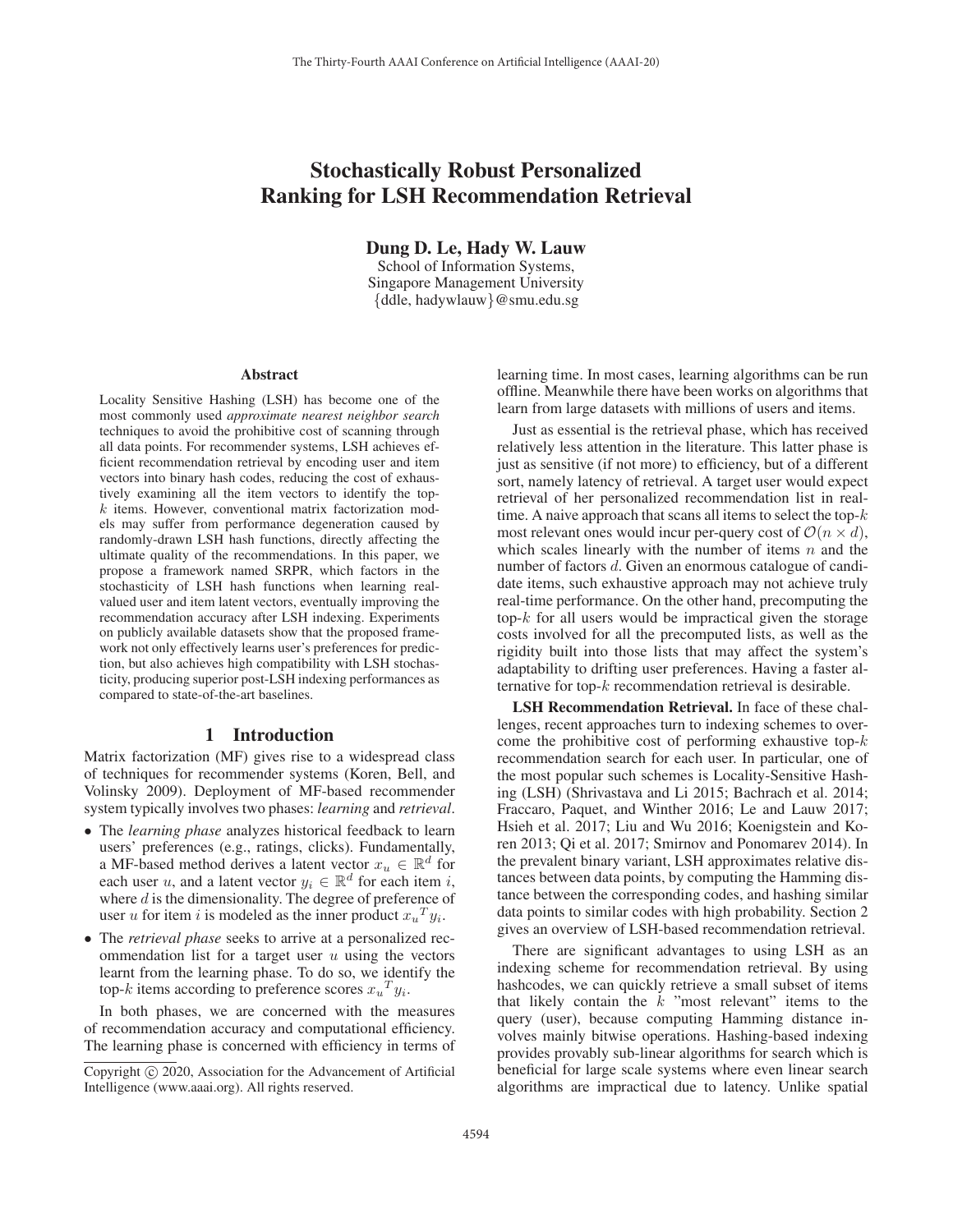partitioning techniques, both the running time and the accuracy guarantee of LSH are independent of the dimensionality of the data. Hashing-based indexing schemes are also massively parallelizable. This makes LSH suitable for large-scale distributed processing system dealing with highdimensional datasets now common in modern applications.

Problem. As LSH is inherently stochastic, there is inevitable loss of information due to randomized hash functions. There are two reasons. For one, binary LSH may suffer from large variances in its estimation of the similarity between data points (Ji et al. 2012). For another, data points may be distributed non-uniformly over the space. Some hashcodes may be shared by disproportionately many items.

For recommender system in particular, due to these variances, the output vectors of the learning algorithm might not be well-aligned with the structural property of LSH, i.e., the hashcodes may not preserve the ranking of original vectors, causing significant degeneration of recommendation accuracy post-indexing. To achieve better similarity estimation of point-wise similarity and data space approximation, longer codes (more hash functions) are needed, which is in conflict with the original objective of speeding up retrieval.

Approach. There are several possible directions to get around the potential lack of compatibility between a recommendation algorithm and LSH hash functions. One is to bypass the hash functions altogether and to learn binary codes directly, but this transfers the efficiency issue to the learning phase as such methods may require solving NP-hard discrete optimization problems (see Section 4). Another direction, which we follow here, is to learn a "better" set of user/item vectors that achieve greater compatibility with LSH.

In particular, we trace the compatibility issue to the stochastic nature of the randomized hash functions. We will explore this in greater depth in Section 3.1. In essence, the variance due to the probabilistic hash functions may end up violating the preferences expressed by the user and item vectors from the learning phase. To alleviate the resulting performance degeneration, we explore the idea of deriving user and item representations that are robust to the stochasticity of LSH, such that the post-LSH hashcodes would still preserve the rankings by the original vectors with high probability. We achieve this *"LSH-friendly"* property by incorporating the stochasticity of LSH in the learning phase.

Contributions. *Firstly,* to our best knowledge, we are the first to factor the stochasticity of LSH in learning user/item latent vectors. This is based on an analysis of the effect of LSH stochasticity on recommendation retrieval in Section 3.1. *Secondly,* we propose a probabilistic framework SRPR that optimizes for the recommendation accuracy post-LSH indexing in Section 3.2, accommodating two widelyadopted LSH families, i.e., sign random projection and L2- LSH. *Thirdly,* we conduct comprehensive experiments on public datasets to validate the effectiveness of our proposed framework against baselines in Section 5.

### 2 LSH Recommendation Retrieval

Figure 1 illustrates a recommendation retrieval process based on LSH, consisting of two distinct phases. One phase, which could be offline, is the *learning phase*. In this phase,



Figure 1: LSH Recommendation Retrieval

we presume that an MF-based method, e.g., (Rendle et al. 2009; Salakhutdinov and Mnih 2007), derives a latent vector  $x_u \in \mathbb{R}^d$  for each user u, and a latent vector  $y_i \in \mathbb{R}^d$  for each item i. The other phase, commonly online, is the *top*k *recommendation retrieval*. In this phase, before observing any recommendation request, a set of bit functions  $h^b$  =  $(h_1, h_2, \ldots, h_b)$  are drawn from a LSH family and used to map each item vector  $y_i$  into a binary code  $h^b(y_i) \in \{0,1\}^b$ .

With the hashcodes in place, we could pursue one of two possible search strategies as outlined below:

- *Hamming Ranking*: Given a user  $u$ , we hash  $x_u$  to get the hashcode  $h^b(x_u)$ . We then measure the Hamming distances between  $h^b(x_u)$  and the hashcode of every item  $h^b(y_i), \forall 1 \leq i \leq n$ , and keep the k items with the smallest Hamming distances. Technically, this still requires scanning all items. In practice, Hamming ranking with simple XOR operations is much more efficient than exhaustive search with real-valued vectors.
- *LSH Hash Tables*: In this alternative, we organize items of the same hashcode into a bucket. Upon the appearance of a target user u, we hash  $x_u$  into  $h^b(x_u)$ . The candidate set  $C_u$  consists of items from the hash table of the same hashcode. A ranking process is performed on  $C_u$  to arrive at the top-k based on the inner product computation on the original real-valued vectors. The speedup comes from the fact that  $C_u$  is expected to be a small subset of all items.

In Section 5, we will experiment with both search strategies.

# 3 Stochastically Robust Personalized Ranking

For high quality top- $k$  recommendations with LSH, the hashcodes should preserve the ranking induced by vectors from the *learning phase*. However, since the hash functions are randomly drawn, the LSH codes may not reflect the order of the real-valued vectors. In Section 3.1, we analyze the stochastic properties of LSH hash functions in detail, which underpins the proposal to factor in the structural property of LSH in the learning phase as described in Section 3.2.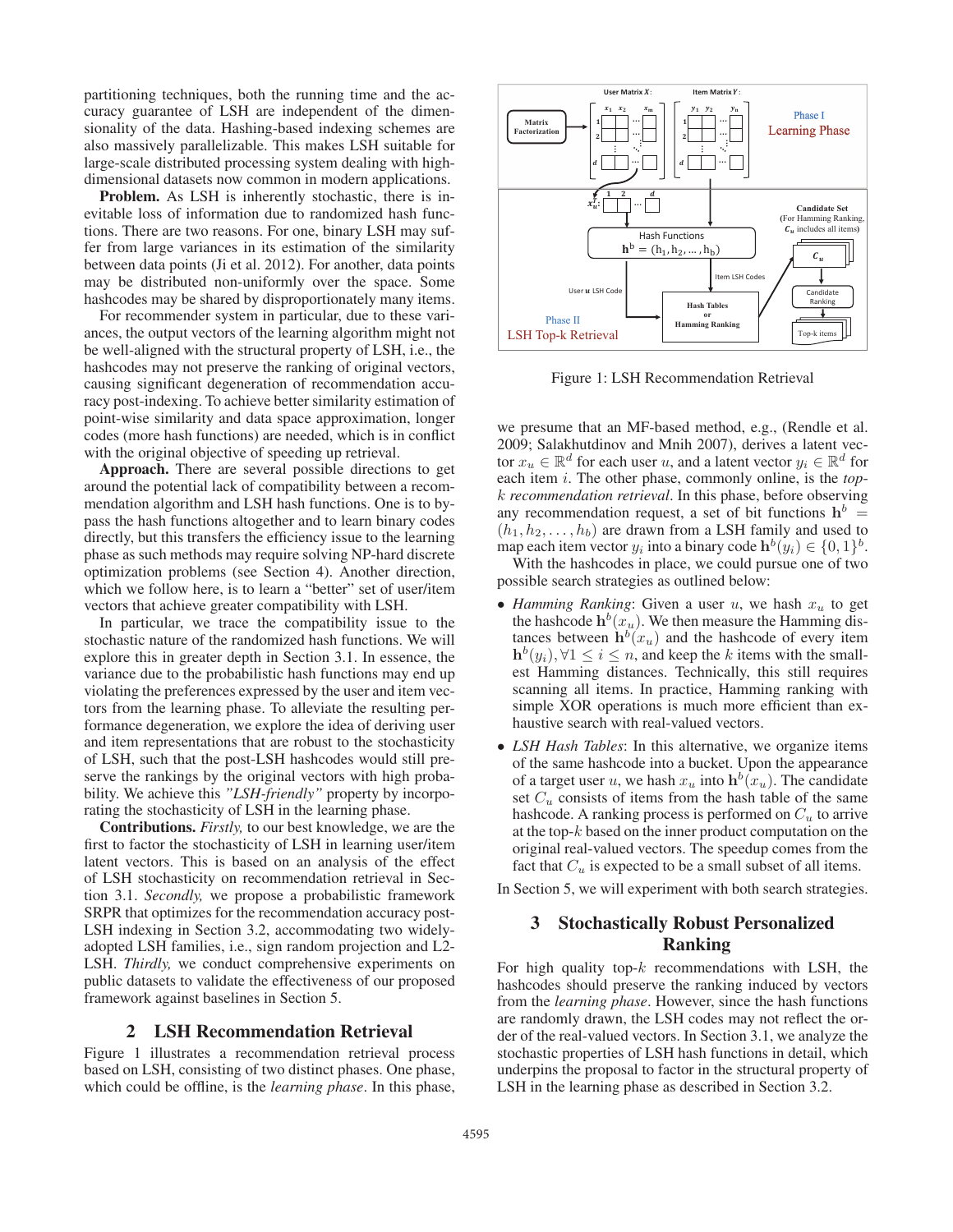#### 3.1 Analysis of LSH Stochasticity

One important notion in the following analysis is a quantity  $p_{ui}$ , which is the probability that a hash function results in different hash values for  $x_u$  and  $y_i$ , i.e.,  $p_{ui} = Pr(h(x_u) \neq$  $h(y_i)$ ). For *locality-sensitive* hash functions, this probability is inversely proportional to the similarity between data vectors, i.e.,  $p_{ui} \propto \frac{1}{\sin(x_u, y_i)}$  (Shrivastava and Li 2015). For  $x_u, y_i, y_j$  in  $\mathbb{R}^d$ , we can estimate the probability that their LSH codes would preserve the correct ordering as follows.

The Hamming distance  $\left|\mathbf{h}^{b}(x_{u}) - \mathbf{h}^{b}(y_{i})\right|_{H}$  is the number of positions  $1 \leq l \leq b$  that  $h_l(x_u) \neq h_l(y_i)$ , i.e.,

$$
\left|\mathbf{h}^b(x_u) - \mathbf{h}^b(y_i)\right|_H = \sum_{1 \le l \le b} z_{ui}^l,
$$

in which  $z_{ui}^l = 1$  if  $h_l(x_u) \neq h_l(y_i)$  and 0 otherwise.

It is straightforward to see that  $z_{ui}^l, 1 \leq l \leq b$  are binary random variables following the Bernoulli distribution parameterized by success probability  $p_{ui}$ . Since the hash functions  $h_1, h_2, \ldots, h_b$  are independent of one another,  $\left|\mathbf{h}^{b}(x_{u}) - \mathbf{h}^{b}(y_{i})\right|_{H} = \sum_{1 \leq l \leq b} z_{ui}^{l}$  therefore follows the binomial distribution with mean  $b p_{ui}$  and variance  $bp_{ui}(1 - p_{ui})$ , which can be approximated by a normal distribution with same mean and variance, i.e.,

$$
\left| \mathbf{h}^{b}(x_{u}) - \mathbf{h}^{b}(y_{i}) \right|_{H} \sim \text{Normal}\left(b p_{ui}, b p_{ui}(1 - p_{ui})\right) \tag{1}
$$

As the difference between two normal distributions is also a normal distribution, we thus have:

$$
\lambda_{uij}^{b} = \left| \mathbf{h}^{b}(x_{u}) - \mathbf{h}^{b}(y_{j}) \right|_{H} - \left| \mathbf{h}^{b}(x_{u}) - \mathbf{h}^{b}(y_{i}) \right|_{H} \tag{2}
$$

$$
\sim \mathcal{N} \left( b p_{uj} - b p_{ui}, b p_{uj} (1 - p_{uj}) + b p_{ui} (1 - p_{ui}) \right)
$$

i.e.,  $\lambda_{uij}^b$  follows the normal distribution with mean  $b(p_{uj} - \mu_{ij})$  $p_{ui}$ ) and variance  $b(p_{uj}(1-p_{uj}) + p_{ui}(1-p_{ui}))$ . From Eq. 2, we have the following lemma.

**Lemma 1** *Without loss of generality, assume that*  $x_u$  *is closer to*  $y_i$  *than to*  $y_j$ *, i.e,*  $\text{sim}(x_u, y_i) > \text{sim}(x_u, y_j)$ *. The probability that their hashcodes preserve the correct ranking order is:*

$$
\Pr\left(\left|\mathbf{h}^{b}(x_{u}) - \mathbf{h}^{b}(y_{j})\right|_{H} > \left|\mathbf{h}^{b}(x_{u}) - \mathbf{h}^{b}(y_{i})\right|_{H}\right)
$$

$$
= \Phi\left(\frac{\sqrt{b}(p_{uj} - p_{ui})}{\sqrt{p_{uj}(1 - p_{uj}) + p_{ui}(1 - p_{ui})}}\right), \tag{3}
$$

*in which,* Φ *is the cummulative distribution function of the standard normal distribution.*

*Proof:* From Equation 2, we have the following analysis:

$$
\Pr\left(\left|\mathbf{h}^{b}(x_{u}) - \mathbf{h}^{b}(y_{j})\right|_{H} > \left|\mathbf{h}^{b}(x_{u}) - \mathbf{h}^{b}(y_{i})\right|_{H}\right)
$$
\n
$$
= \Pr\left(\tilde{\lambda}_{uij}^{b} > \frac{-b(p_{uj} - p_{ui})}{\sqrt{b(p_{uj}(1 - p_{uj}) + p_{ui}(1 - p_{ui}))}}\right)
$$
\n
$$
\left(\tilde{\lambda}_{uij}^{b} = \frac{\lambda_{uij}^{b} - b(p_{uj} - p_{ui})}{\sqrt{b(p_{uj}(1 - p_{uj}) + p_{ui}(1 - p_{ui}))}} \sim \mathcal{N}(0, 1)\right)
$$
\n
$$
= \Phi\left(\frac{b(p_{uj} - p_{ui})}{\sqrt{b(p_{uj}(1 - p_{uj}) + p_{ui}(1 - p_{ui}))}}\right) \tag{4}
$$

Insights. Lemma 1 reveals several insights. *Firstly*, a large denominator  $p_{uj}(1-p_{uj})+p_{ui}(1-p_{ui})$  would likely lead to erroneous ranking between  $x_u, y_i, y_j$  using their hash codes. That binary LSH usually suffers from large variances (Ji et al. 2012) is a concern. One deceptively simple solution, also the *second* insight, is to substantially increase code length b, as  $\sqrt{b}$  increases the probability in Lemma 1 to preserve the original ranking. However, the resulting code may contain redundant bits. It also consumes more computations to the contrary of the speedup objective. *Thirdly*, if the quantity

$$
\gamma_{uij} = \frac{p_{uj} - p_{ui}}{\sqrt{p_{uj}(1 - p_{uj}) + p_{ui}(1 - p_{ui})}}
$$
(5)

is large enough, it is more likely that the hashcodes will preserve the ranking (lessening the need for longer codes). Since  $\gamma_{uij}$  is defined over trainable vectors  $x_u, y_i, y_j$ , we can learn these vectors to maximize  $\gamma_{uij}$  so that their LSH codes would in turn preserve the ranking better. Importantly, this third insight is the basis for our proposed framework to be elaborated in the next section.

#### 3.2 Factoring LSH Stochasticity in Learning

To achieve concise yet informative binary codes, we take into account the stochasticity of LSH functions when learning user and item vectors. The objective is to derive a representation that is robust to the stochasticity of LSH functions so that the hashcodes would preserve the ranking of original items with high probability.

Input. To build such representation, we learn from ordinal preference observations. The input that we consider is a set of triples  $\mathcal{T} \subset \mathcal{U} \times \mathcal{I} \times \mathcal{I}$ , where  $\mathcal{U}$  and  $\mathcal{I}$  are sets of users and items respectively. A triple  $t_{uij} \in \mathcal{T}$  relates one user  $u \in \mathcal{U}$ and two different items  $i, j \in \mathcal{I}$ , indicating u's preferring item  $i$  to item  $j$ . From ratings, we can induce an ordinal triple for each instance when user  $u$  rates item  $i$  higher than she rates item j (Le and Lauw 2017). Triples can also model the implicit feedback (Rendle et al. 2009).

**Output.** The goal is to derive a  $d$ -dimensional latent vector  $x_u \in \mathbb{R}^d$  for each user  $u \in \mathcal{U}$  (denoted X collectively for U), and a latent vector  $y_i \in \mathbb{R}^d$  for each item  $i \in \mathcal{I}$  (denoted Y collectively for  $\mathcal{I}$ ), that not only capture the user preference accurately pre-hashing, but also ensure that their posthashing codes would preserve the ranking established by the real-valued latent representation with high probability. In other words, for a triple  $t_{uij}$ ,  $\mathbf{h}^b$  are expected to produce hash codes with a smaller Hamming distance between  $h^b(x_u)$ and  $\mathbf{h}^{b}(y_i)$  than the Hamming distance between  $\mathbf{h}^{b}(x_u)$  and  $\mathbf{h}^{b}(y_{j}),$  i.e.,  $\left|\mathbf{h}^{b}(x_{u})-\mathbf{h}^{b}(y_{j})\right|_{H} > \left|\mathbf{h}^{b}(x_{u})-\mathbf{h}^{b}(y_{i})\right|_{H}$ .

Triplet Likelihood. A crucial component is how the latent vectors of users and items would generate the ordinal triplet comparisons in  $\mathcal T$ . The principle relating a triple  $t_{uij}$  is: if u prefers i to j, the probability of the event that *the Hamming distance between the hashcode of*  $x_u$  *and*  $y_i$  *is smaller than that between*  $x_u$  *and*  $y_i$  *is as high as possible. From Lemma* 1, that is equivalent to having the quantity  $\gamma_{ui}$  (Eq. 5) to be as positive as possible. We therefore propose to formulate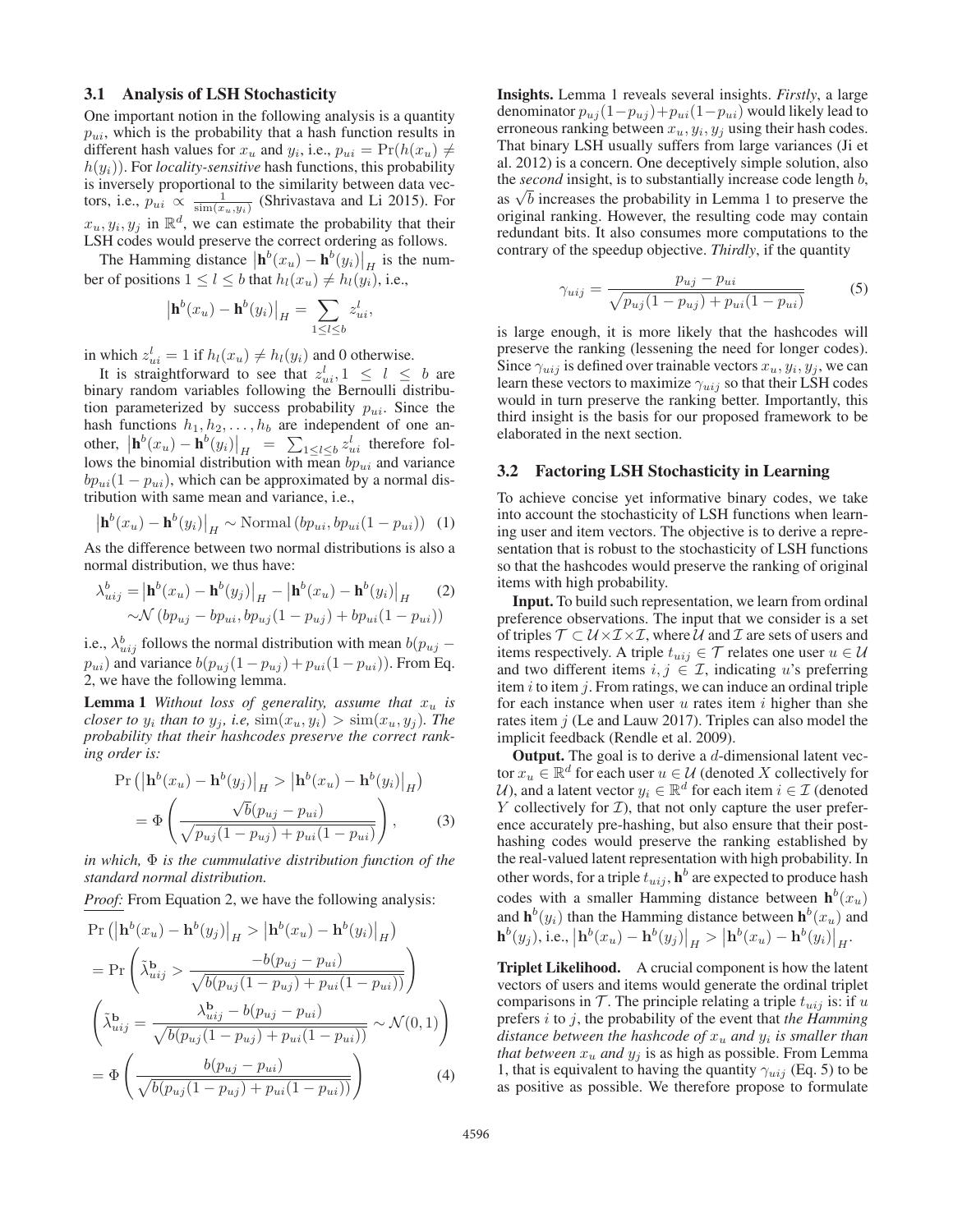the probablity of triples  $t_{uij}$  in terms of  $\gamma_{uij}$  as in Eq. 6.

$$
P(t_{uij}|x_u, y_i, y_j) = \Phi\left(\sqrt{b}\gamma_{uij}\right),\tag{6}
$$

For each observed triple  $t_{uij}$ , we want to maximize the likelihood probability  $\Phi\left(\sqrt{b}\gamma_{uij}\right)$ , which is equivalent to maximizing  $\gamma_{uij}$ . Interestingly, as  $p_{uj}$  moves towards 1 and  $p_{ui}$ moves towards 0, the value of  $\gamma_{uij}$  keeps increasing. Hence as we learn X and Y to maximize  $\gamma_{uij}$  for each  $t_{uij} \in \mathcal{T}$ , a user would be located closer to her more preferred items  $(p_{ui})$ is low) as compared to less preferred items  $(p_{uj}$  is high).

**Objective Function.** Given the set of triples  $\mathcal T$  and the number of intended LSH functions b, find the set of user coordinates  $X$  and item coordinates  $Y$ , such that the following sum of the log-likelihood-probabilities is maximized:

$$
\mathcal{L} = \max_{X,Y} \sum_{t_{uij} \in \mathcal{T}} \ln \left( \Phi(\sqrt{b} \gamma_{uij}) \right) \tag{7}
$$

There are two widely-adopted LSH schemes, Sign Random Projection and L2-LSH. We describe how SRPR could accommodate them, creating two variants: SRPR-SRP and SRPR-L2.

Sign Random Projection. SRP-LSH (Charikar 2002) is a LSH scheme for angular similarity, i.e.,  $\text{sim}(x_u, y_i)=1$  $c\delta s^{-1}\left(\frac{x_u^T y_i}{||x_u||||y_i||}\right)$ . The SRP-LSH hash function is:

$$
h_a^{\rm srp}(x) = \text{sign}(a^T x); \tag{8}
$$

in which, the parameter  $a$  is random vector chosen with each component from i.i.d normal. The corresponding probability of  $x_u, y_i$  having different hash values is:

$$
p_{ui}^{\rm srp} = \Pr(h_a^{\rm srp}(x_u) \neq h_a^{\rm srp}(y_i)) = \frac{1}{\pi} \cdot \cos^{-1} \left( \frac{x_u^T y_i}{||x_u|| \cdot ||y_i||} \right), \tag{9}
$$

L2-LSH. L2-LSH is the LSH scheme for L2 distance (Datar et al. 2004), whose hash function is defined as:

$$
h_{a,b}^{\text{srp}}(x) = \lfloor \frac{a^T x + b}{r} \rfloor; \tag{10}
$$

where,  $r$  is the window size, a is the random vector with each component from i.i.d normal, i.e,  $a_i \sim \text{Normal}(0, 1)$ , and a scalar  $b \sim \text{Uni}(0, r)$ . The probability of two points  $x, y$  having different hash values under L2-LSH function is:

$$
p_{ui}^{l_2} = \Pr\left(h_{a,b}^{l_2}(x_u) \neq h_{a,b}^{l_2}(y_i)\right) =
$$
\n
$$
2\Phi\left(-\frac{r}{d_{ui}}\right) + \frac{1}{\sqrt{(2\pi)}(r/d_{ui})} \left(1 - \exp\left(-\left(\frac{r}{d_{ui}}\right)^2/2\right)\right)
$$
\n(11)

where,  $\Phi(x)$  is cumulative probability function of normal distribution and  $d_{ui} = ||x_u - y_i||$  is the L2 distance between  $x_u, y_i$ . In this study, we use  $r = 2.5$  as in (Shrivastava and Li 2014).

Parameter Learning. The learning algorithm for SRPR framework is based on gradient ascent. It first initializes the user and item latent vectors with each coordinate drawn from normal standard distribution. In each iteration, the model parameters are updated based on the gradients, with a decaying learning rate  $\epsilon$  over time. The time complexity of the algorithm is linear to the number of triples in  $\mathcal{T}$ , i.e.,  $\mathcal{O}(|\mathcal{T}|)$ , which is similar to that of triple-based methods (Rendle et al. 2009), (Le and Lauw 2017).

# 4 Related Work

LSH for Maximum Inner Product Search (MIPS). (Shrivastava and Li 2014) claims the infeasible existence of LSH scheme for MIPS. A workaround is to transform MIPS into *Nearest Neighbor Search (NNS)* (Shrivastava and Li 2014) or *Maximum Cosine Similarity Search (MCSS)* (Shrivastava and Li 2015) by augmenting user and item vectors into higher-dimensional space. Later, (Neyshabur and Srebro 2015) achieves better performance by extending the output latent vectors by one dimension to equalize the magnitude of item vectors. However, (Huang et al. 2018) points out that even the vector transformation in (Neyshabur and Srebro 2015) suffers from large distortion error in reducing MIPS to NNS, and proposes Query Normalized First (QNF) transformation to reduce the distortion and achieve better performance. In the experiment we compare to the composition of ranking-based MF method BPR followed by QNF transformation, code-named BPR-QNF.

Indexable Representation. Another approach is to obviate the need for transformation by modelling the useritem interaction with a proper metric distance. For instance, CFEE (Khoshneshin and Street 2010) fits a rating  $\hat{r}_{ui}$  in terms of the squared Euclidean distance between  $x_u$  and  $y_i$ , i.e.,  $\hat{r}_{ui} \propto ||\hat{x}_u - y_i||^2$ . COE (Le and Lauw 2016) seeks to ensure that an item i liked by a user u would be placed closer to the user on the Euclidean representation than a less preferred item j. For COE and CFEE, the retrieval of top recommendations becomes nearest neighbor search (NNS). IPMF (Fraccaro, Paquet, and Winther 2016) keeps the classic formulation of matrix factorization, but incorporates additional constraint that all item vectors have the same magnitude. IBPR (Le and Lauw 2017) proposes the use of angular distance kernel, evaluated as the arccos of the inner product between the normalized vectors, to model pairwise ordinal preferences. These methods however does not take into account the LSH stochasticity. In Section 5, we compare SRPR to IPMF, IBPR, CFEE, and COE to validate our stochasticity-robust representations.

Discrete Representation. Discrete representation methods (Zhou and Zha 2012), (Zhang et al. 2016), (Zhang, Lian, and Yang 2017) attempt to directly represent each user/item by a binary code. Quantization-based discretization such as (Zhang et al. 2014) adopts a two-stage process: constraining the learning process and applying a binaryquantization algorithm to generate the code from the learned real-valued vectors. Optimization-based discretization such as DCF (Zhang et al. 2016), DPR (Zhang, Lian, and Yang 2017) adopt classic matrix factorization formulations, while imposing further constraints on balance and decorrelation for the binary codes. Learning binary codes may require solving a NP-hard discrete optimization problem. Different from stochastic LSH, disrete representation learning is deterministic and data-dependent. We compare to PPH, DCF, and DPR in Section 5.

Data-Independent Hashing. (Jin et al. 2014), (Park, Cafarella, and Mozafari 2015), (Ji et al. 2012) propose different designs for the hash functions that are sensitive to the density or the neighborhood structure of the data, effectively reducing the variance of the similarity estimation of the hash-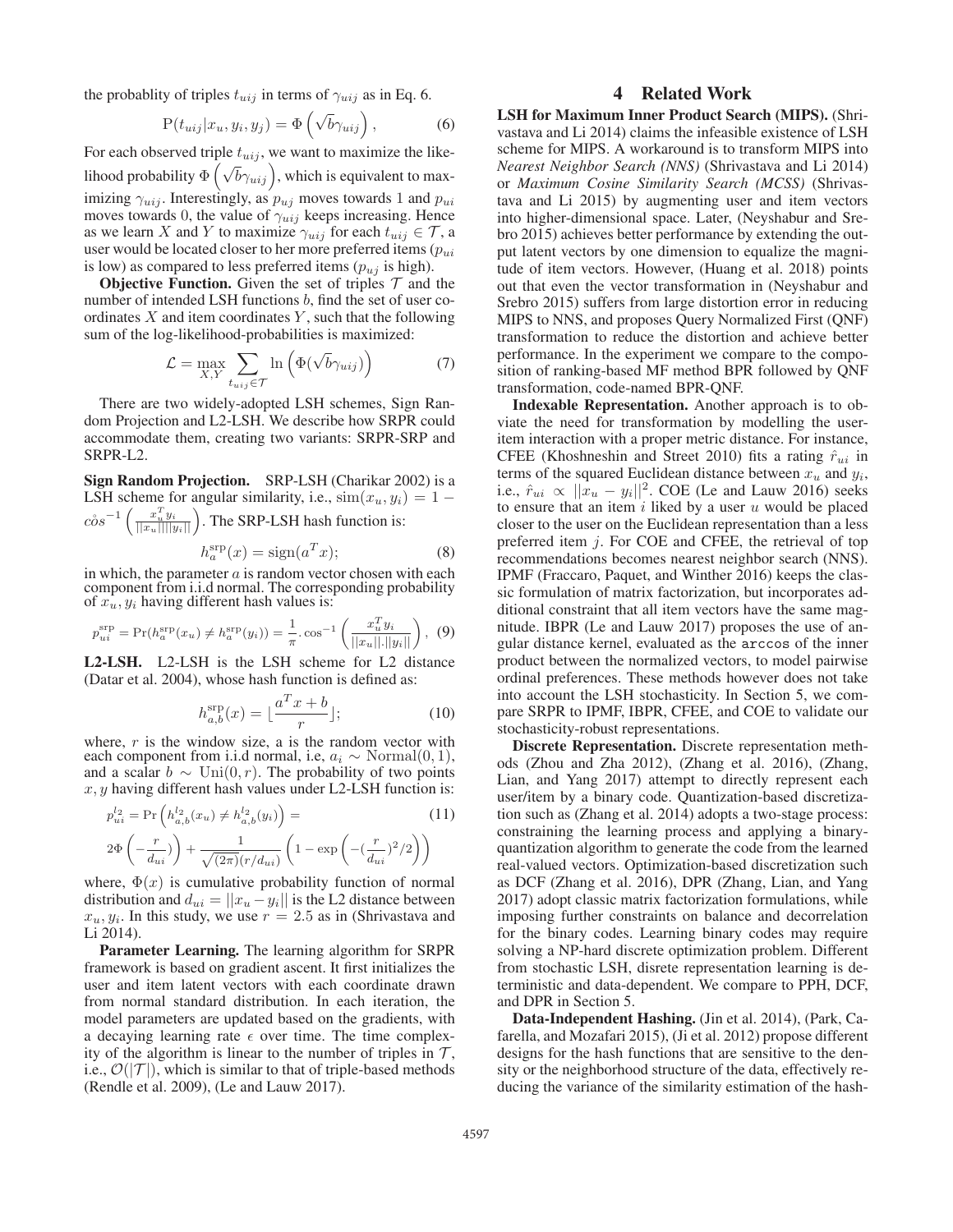|                      | #users | #items | #ratings  | #training<br>ordinal triples |  |
|----------------------|--------|--------|-----------|------------------------------|--|
| <b>Movielens 20M</b> | 138493 | 27278  | 20000263  | $5.46 \times 10^{8}$         |  |
| <b>Netflix</b>       | 480189 | 17770  | 100480507 | $2.29 \times 10^{10}$        |  |

Table 1: Dataset Statistics

codes. These developments are orthogonal to us, as we are interested in deriving the vector representation from preference data that are robust to LSH stochasticity.

# 5 Experiments

# 5.1 Experiment Setting

Datasets. We experiment on two large public datasets: *MovieLens 20M*<sup>1</sup> and *Netflix*<sup>2</sup> (Table 1). By default, *Movie-Lens 20M* includes users with at least 20 ratings. For consistency, we apply the same to *Netflix*. We randomly keep 60% of the ratings for training and hide 40% for testing in a stratified manner. We report the average results over five such random training/testing splits. We generate a triple  $t_{uij}$ if user u has higher rating on item i than on item j with  $i, j$ , and these triples are formed within the training set only.

Comparative Methods. For SRPR-SRP and SRPR-L2, after learning the representations, we produce the hashcodes using SRP-LSH and L2-LSH respectively. We experiment with 10 different sets of LSH functions, and the average results are reported in Tables 2 and 3. For the LSH itself, we use the implementation in (Aly, Munich, and Perona 2011). We consider the following categories of baselines.

## LSH-Indexed Baselines:

- BPR-QNF: BPR (Rendle et al. 2009), followed by transformation in (Huang et al. 2018).
- CFEE, COE: Euclidean embedding methods that fits ratings (Khoshneshin and Street 2010) and ordinal triples (Le and Lauw 2016) respectively.
- IPMF: matrix factorization that learns fixed-length item vectors (Fraccaro, Paquet, and Winther 2016).
- IBPR: a development of BPR with the use of arccos kernel for indexable representation (Le and Lauw 2017).

Comparing to these LSH-indexed methods allows us to prove the effectiveness of factoring in the stochasticity of LSH when learning user and item vectors.

#### Discrete Representation:

- PPH (Zhang et al. 2014): a two-step quantization-based discretization method.
- DCF , DPR : optimization-based discretization methods that fits ratings (Zhang et al. 2016) and ordinal triples (Zhang, Lian, and Yang 2017) respectively.

Comparing to PPH, DCF, and DPR would validate the benefit of learning real-valued vectors that are robust to LSH stochasticity as compared to learning the binary vectors.

1 http://grouplens.org/datasets/movielens/20m/

We tune the hyper-parameters of all models for the best performances. For IPMF, we adopt the setting used for *Netflix* dataset. For the ranking-based methods (BPR, COE, IBPR and SRPR), the learning rate and the regularization are 0.05 and 0.001 respectively. For CFEE, these values are 0.1 and 0.001 respectively. All LSH-indexed models use  $d = 20$  dimensionalities in their latent representations. Similar trends are observed with other dimensionalities.

#### 5.2 Comparing to LSH-Indexed Baselines

Hamming Ranking. To investigate how well the ranking induced by the hashcodes preserve the ordering of observed test ratings, we measure *nDCG* (Normalized Discounted Cummulative Gain) with *Hamming Ranking* search strategy. For LSH-indexed models, we measure *nDCG* on LSH codes (*Absolute LSH nDCG*) and its relative ratio to *nDCG* of original vectors (*Relative LSH nDCG*).

Table 2 shows the performances of all models with  $k = 10$ for *MovieLens 20M* (top panel) and *Netflix* (bottom panel). The second column, *Brute Force nDCG@10*, presents the  $nDCG@10$  with linear scanning for all models with  $d = 20$ . SRPR-based models consistently show better *Absolute LSH nDCG@10* values compared to the baselines across different number of bits b for both datasets. This implies that the LSH codes of SRPR models are more compact and informative as compared to those of the baselines. Also, the *Relative LSH nDCG@10*s of SRPR-based models are higher than other methods and are closest to 1, showing that SRPR is more robust to the stochasticity of LSH, resulting in LSH codes that preserve the ranking of the original vectors with greater fidelity.

**Hash Tables.** When using hash tables for top- $k$  retrieval, one specifies the number of tables  $T$  and the code length b. We experiment with various values of T, and  $T = 10$ returns the best performances for all models. We also vary the number of hash functions  $b$  and larger  $b$  is expected to lead to fewer items in each bucket.

The hash table approach processes only a subset of items to produce the top-k, which in the test set may include both rated and unrated items. In practice, we are interested in whether a user's most preferred items could be found in the top- $k$ . We define preferred items as those with maximum rating. For each user  $u$  with at least one highest rating item in the test set, we compute the percentage of these that are returned in the top- $k$ . The higher the percentage, the better is the model at identifying the items a user prefers the most. Eq. 12 presents the formula for *Recall@k*:

Recall@
$$
k = \frac{1}{|\mathcal{U}_{\text{max}}|} \sum_{u \in \mathcal{U}_{\text{max}}} \frac{|\{i \in \psi_k^u : r_{ui} = \text{max rating}\}|}{|\{i \in \mathcal{I} : r_{ui} = \text{max rating}\}|},
$$
 (12)

in which  $U_{\text{max}}$  is the set of users with at least one item with max rating and  $\psi_k^u$  is the returned top-k. We exclude training items for  $u$  from both numerator and denominator. We normalize *Recall@k* with the ideal *Recall@k* value that an algorithm can achieve, and denote the metric as *nRecall@k*.

Figure 2(a) shows the *nRecall@k* using hash table lookup with  $T = 10$  tables and different values of code length  $b = 4, 8, 12, 16$  for *MovieLens 20M*. Across the b's, the trends are similar. SRPR has the highest *nRecall@k* values

<sup>2</sup> http://academictorrents.com/details

<sup>/9</sup>b13183dc4d60676b773c9e2cd6de5e5542cee9a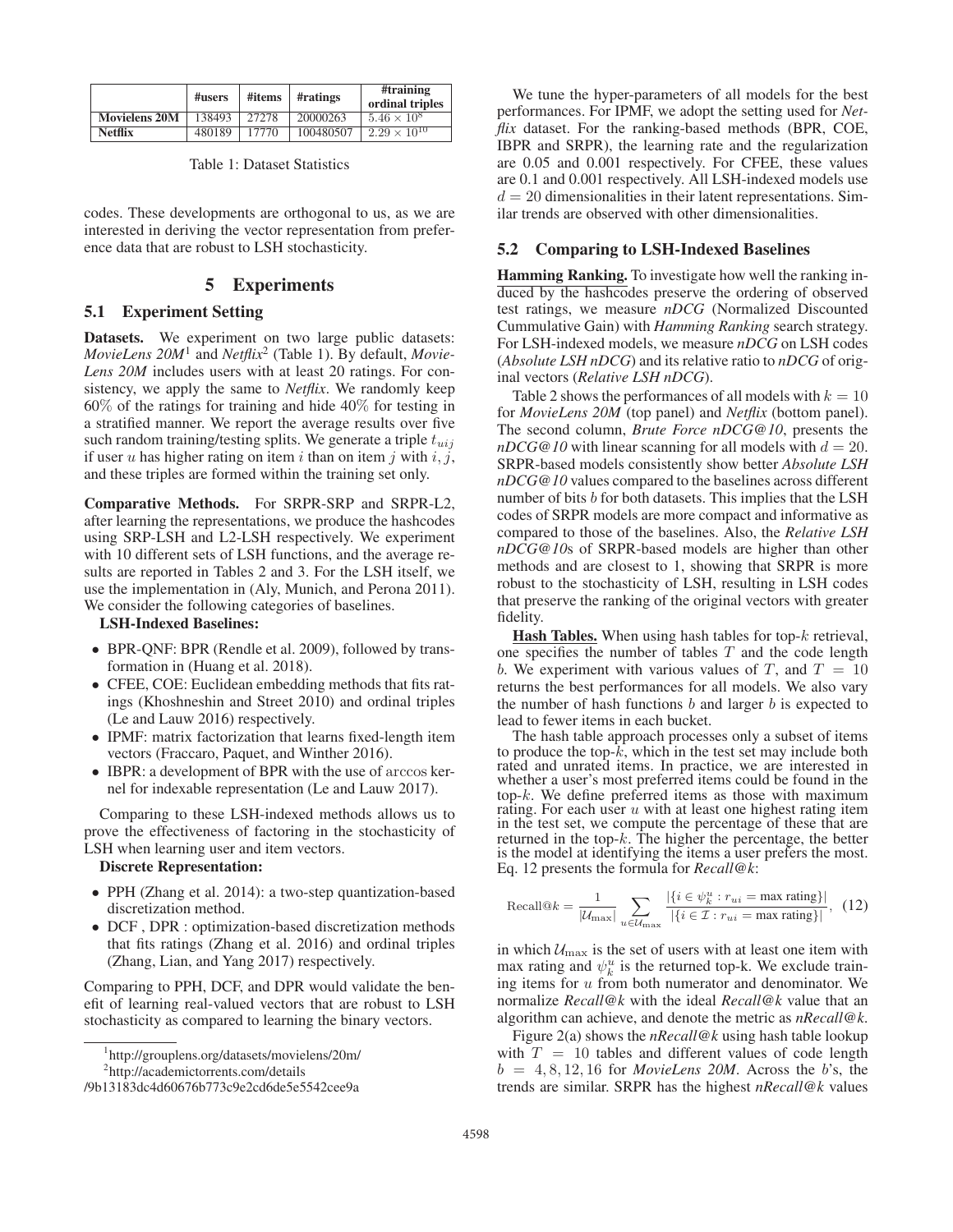|                      | <b>Brute Force</b> | <b>Absolute</b> |       |       | <b>Relative</b> |       |       |       |       |       |       |
|----------------------|--------------------|-----------------|-------|-------|-----------------|-------|-------|-------|-------|-------|-------|
|                      | $nDCG@10(d=20)$    | LSH $nDCG@10$   |       |       | LSH $nDCG@10$   |       |       |       |       |       |       |
| b                    |                    | 8               | 16    | 32    | 64              | 128   | 8     | 16    | 32    | 64    | 128   |
| <b>MovieLens 20M</b> |                    |                 |       |       |                 |       |       |       |       |       |       |
| <b>CFEE</b>          | 0.703              | 0.582           | 0.582 | 0.585 | 0.586           | 0.587 | 0.828 | 0.829 | 0.832 | 0.834 | 0.836 |
| <b>COE</b>           | 0.698              | 0.605           | 0.609 | 0.608 | 0.610           | 0.611 | 0.867 | 0.872 | 0.870 | 0.873 | 0.875 |
| <b>BPR-ONF</b>       | 0.715              | 0.646           | 0.661 | 0.678 | 0.698           | 0.718 | 0.895 | 0.911 | 0.905 | 0.896 | 0.913 |
| <b>IPMF</b>          | 0.751              | 0.640           | 0.651 | 0.647 | 0.641           | 0.653 | 0.861 | 0.880 | 0.904 | 0.930 | 0.957 |
| <b>IBPR</b>          | 0.753              | 0.679           | 0.703 | 0.721 | 0.734           | 0.742 | 0.901 | 0.934 | 0.957 | 0.975 | 0.985 |
| SRPR-L2              | 0.750              | 0.684           | 0.710 | 0.721 | 0.736           | 0.741 | 0.912 | 0.947 | 0.961 | 0.981 | 0.988 |
| SRPR-SRP             | 0.752              | 0.697           | 0.715 | 0.729 | 0.739           | 0.745 | 0.927 | 0.950 | 0.970 | 0.983 | 0.991 |
| <b>Netflix</b>       |                    |                 |       |       |                 |       |       |       |       |       |       |
| <b>CFEE</b>          | 0.625              | 0.541           | 0.561 | 0.562 | 0.564           | 0.565 | 0.867 | 0.897 | 0.899 | 0.901 | 0.904 |
| <b>COE</b>           | 0.654              | 0.570           | 0.565 | 0.575 | 0.575           | 0.578 | 0.872 | 0.865 | 0.880 | 0.880 | 0.884 |
| <b>BPR-ONF</b>       | 0.644              | 0.519           | 0.514 | 0.511 | 0.513           | 0.514 | 0.806 | 0.798 | 0.794 | 0.796 | 0.798 |
| <b>IPMF</b>          | 0.772              | 0.600           | 0.621 | 0.649 | 0.684           | 0.712 | 0.776 | 0.803 | 0.840 | 0.886 | 0.921 |
| <b>IBPR</b>          | 0.767              | 0.650           | 0.695 | 0.714 | 0.738           | 0.744 | 0.848 | 0.906 | 0.932 | 0.963 | 0.971 |
| SRPR-L <sub>2</sub>  | 0.759              | 0.650           | 0.702 | 0.722 | 0.740           | 0.749 | 0.856 | 0.925 | 0.951 | 0.975 | 0.987 |
| SRPR-SRP             | 0.762              | 0.675           | 0.708 | 0.730 | 0.744           | 0.752 | 0.886 | 0.929 | 0.958 | 0.976 | 0.987 |

Table 2: *Absolute LSH nDCG@10* and *Relative LSH nDCG@10* (as b varies) - Hamming Ranking



Figure 2: nRecall@k (k = 5, 10, 15, 20) with Locality Sensitive Hashing (T=10 Hash Tables)

across all k. It outperforms BPR-QNF that conducts vector transformation as post-processing, which indicates that learning inherently stochastically robust vectors is helpful. Interestingly, SRPR and IBPR perform better than other matrix factorization models that fit ratings IPMF and CFEE, suggesting that learning from relative comparisons may be more suitable for top- $k$  recommendation. Figure 2(b) shows the results for *Netflix*. Similarly, SRPR also shows higher *nRecall@k* values across all k, except that IBPR is more competitive when  $b = 4$ , though still lower than SRPR.

Accuracy-Efficiency Tradeoff. Another metric *speedup* is to investigate the efficiency of using LSH hash tables.

Speedup = 
$$
\frac{Retrieval time taken by exhaustive search}{Retrieval time taken by the index}.
$$

(13)

We investigate the tradeoff between the speedup achieved and the accuracy of the top- $k$  returned by the hash tables. Figure 3 shows the *nRecall@10* values and the speedup with different number of hash functions  $b$ . When given the same desired speedup, SRPR achieves higher performance compared to the baselines. Also, given the same desired accuracy level, SRPR returns the highest speedup rate. Generally, for all models, the accuracy descreases and the speedup increases as b increases. This is expected, as the longer the codes, the smaller the set of candidates returned by the hash tables on which we need to compute the similarity scores.

# 5.3 Comparing to Discrete Representation

To validate the effectiveness of learning LSH-friendly vectors over learning the binary codes directly, we compare our SRPR models to the three discrete learning baselines: PPH, DCF, and DPR on Hamming ranking. Table 3 shows the nDCG@10s. For both *MovieLens 20M* and *Netflix*, SRPR-SRP's performances are significantly better than the three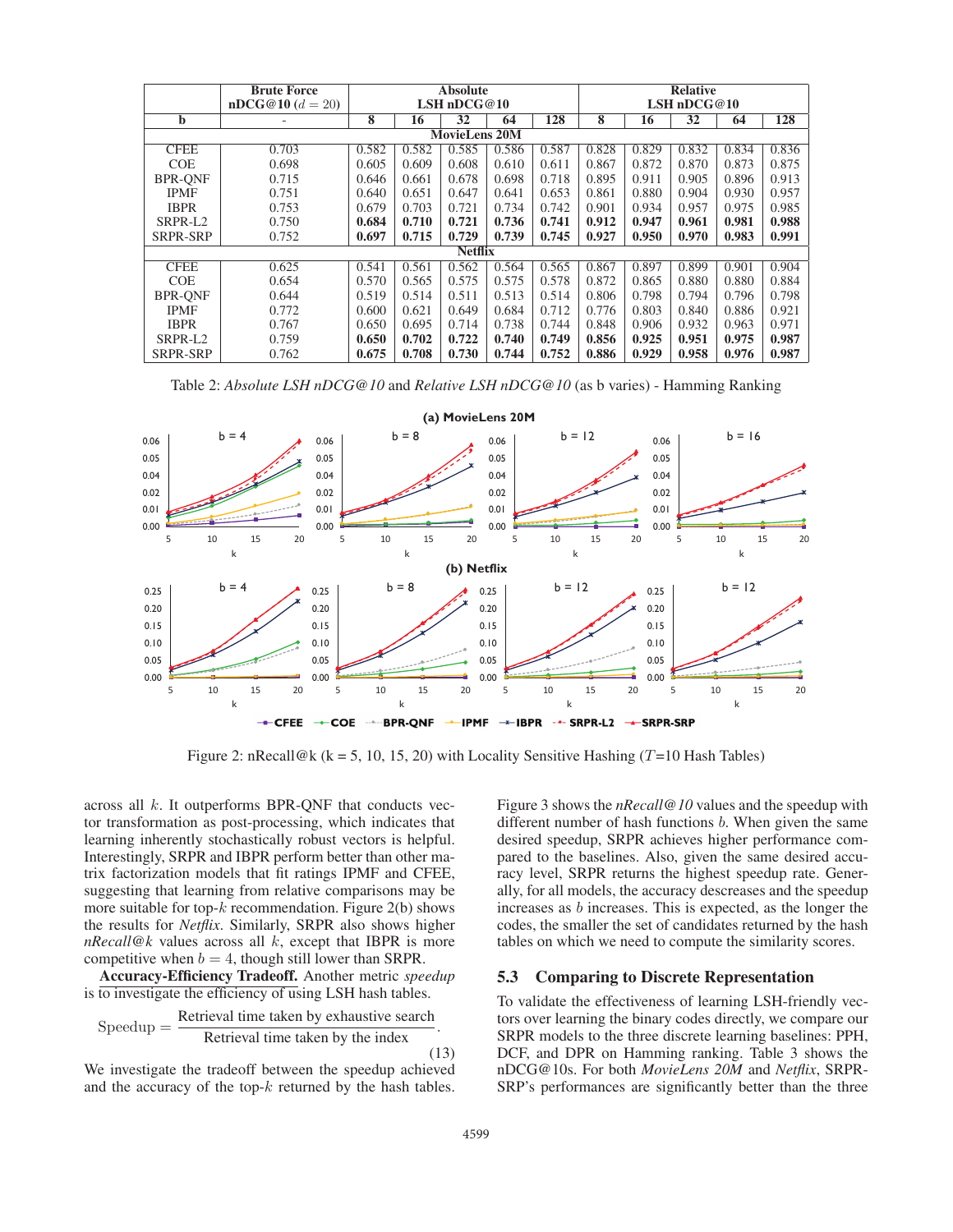

Figure 3: nRecall@10 vs. Speedup ( $T = 10$  LSH Tables)

compared baselines. The values in the parentheses indicate the percentages of improvement of SRPR as compared to the best discrete model DPR. We intuit two possible reasons. For one, LSH-indexed methods have richer representation space than discrete representation methods. For another, as SRPR's vectors are compatible with LSH, the loss of recommendation accuracy caused by LSH is alleviated.

#### 5.4 Top-k Recommendations without LSH

As the purpose of LSH is to approximate the proximity between the real-valued vectors learnt from the underlying preference models, the quality of LSH-based top-k recommendations may be inherited from and bounded by that of original vectors. In this section, we measure the *nDCG* and *nRecall* values of all models with linear scanning to better understand the quality of the learnt vectors.

Figure 4 shows the *nDCG@10* and *nRecall@10* values for the two datasets at various d. We observe that SRPR consistently outperforms the baselines in terms of *nRecall@10* across dimensions. SRPR is also among the best, with the most competitive baselines in terms of *nDCG@10* being IBPR and IPMF, which do not take into account LSH stochasticity. This shows that incorporating LSH stochasticity has not hurt the ranking performance in the original vector space, while improving the post-LSH performance.

| b                    | 8          | 16         | 32         | 64         | 128        |  |  |
|----------------------|------------|------------|------------|------------|------------|--|--|
| <b>MovieLens 20M</b> |            |            |            |            |            |  |  |
| <b>PPH</b>           | 0.627      | 0.635      | 0.640      | 0.642      | 0.650      |  |  |
| DCF                  | 0.641      | 0.655      | 0.660      | 0.662      | 0.667      |  |  |
| <b>DPR</b>           | 0.652      | 0.663      | 0.674      | 0.682      | 0.694      |  |  |
| SRPR-L2              | 0.684      | 0.710      | 0.721      | 0.736      | 0.741      |  |  |
| $(d = 20) + LSH$     | $(+4.9\%)$ | $(+7.1\%)$ | $(+7.0\%)$ | $(+7.9\%)$ | $(+6.7\%)$ |  |  |
| SRPR-SRP             | 0.697      | 0.715      | 0.729      | 0.739      | 0.745      |  |  |
| $(d = 20) + LSH$     | $(+6.9\%)$ | $(+7.8\%)$ | $(+8.2\%)$ | $(+8.3\%)$ | $(+7.3\%)$ |  |  |
| <b>Netflix</b>       |            |            |            |            |            |  |  |
| <b>PPH</b>           | 0.581      | 0.544      | 0.556      | 0.560      | 0.578      |  |  |
| DCF                  | 0.635      | 0.660      | 0.681      | 0.709      | 0.726      |  |  |
| <b>DPR</b>           | 0.644      | 0.673      | 0.679      | 0.713      | 0.732      |  |  |
| SRPR-L2              | 0.650      | 0.702      | 0.722      | 0.740      | 0.749      |  |  |
| $(d = 20) + LSH$     | $(+0.9\%)$ | $(+4.3\%)$ | $(+6.3\%)$ | $(+3.8\%)$ | $(+2.3\%)$ |  |  |
| SRPR-SRP             | 0.675      | 0.708      | 0.730      | 0.744      | 0.752      |  |  |
| $(d = 20) + LSH$     | $(+4.9\%)$ | $(+5.2\%)$ | $(+7.4\%)$ | $(+4.3\%)$ | $(+2.7\%)$ |  |  |

Table 3: SRPR versus Discrete Representation (nDCG@10)



Figure 4: Top-10 Recommendations with Linear Scanning

# 6 Conclusion

In this paper, we deal with efficient recommendation retrieval with LSH. Our framework, namely SRPR, factors in the stochasticity of LSH when learning vector representations of users/items from ordinal triples. SRPR produces a representation that is robust to the stochasticity of LSH, resulting in significant gain in retrieval efficiency, while still maintaining high accuracy for top- $k$  recommendations.

### Acknowledgments

This research is supported by the National Research Foundation, Prime Minister's Office, Singapore under its NRF Fellowship Programme (Award No. NRF-NRFF2016-07).

#### References

Aly, M.; Munich, M.; and Perona, P. 2011. Indexing in large scale image collections: Scaling properties and benchmark. In *WACV*, 418–425. IEEE.

Bachrach, Y.; Finkelstein, Y.; Gilad-Bachrach, R.; Katzir, L.; Koenigstein, N.; Nice, N.; and Paquet, U. 2014. Speeding